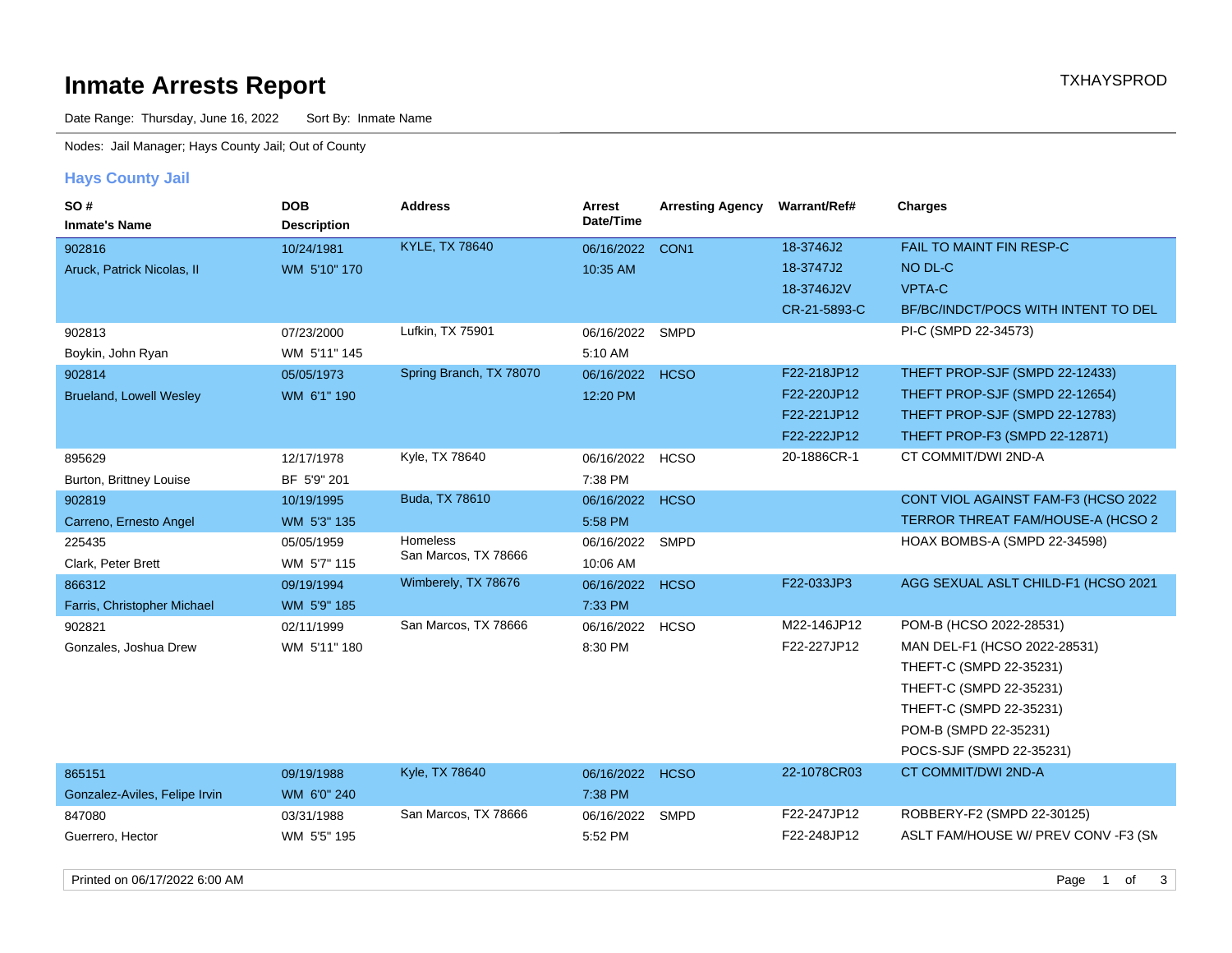# **Inmate Arrests Report TXHAYSPROD Inmate Arrests Report**

Date Range: Thursday, June 16, 2022 Sort By: Inmate Name

Nodes: Jail Manager; Hays County Jail; Out of County

### **Hays County Jail**

| SO#                           | <b>DOB</b>         | <b>Address</b>          | Arrest     | <b>Arresting Agency</b> | Warrant/Ref# | <b>Charges</b>                          |
|-------------------------------|--------------------|-------------------------|------------|-------------------------|--------------|-----------------------------------------|
| <b>Inmate's Name</b>          | <b>Description</b> |                         | Date/Time  |                         |              |                                         |
| 902815                        | 08/04/2004         | New Braunfels, TX 78132 | 06/16/2022 | <b>HCSO</b>             | F22-085JP12  | AADW-F2 (SMPD 22-8951)                  |
| Lizama, Ayden Orion           | WM 5'10" 170       |                         | 12:20 PM   |                         | F22-086JP12  | AADW-F2 (SMPD 22-8951)                  |
| 902818                        | 09/23/2003         | Driftwood, TX 78619     | 06/16/2022 | <b>HCSO</b>             | F22-056JP12  | MANSLAUGHTER-F2 (THP)                   |
| Millage, Leamon Major         | BM 5'9" 148        |                         | 7:39 PM    |                         |              |                                         |
| 902811                        | 09/15/2004         | Austin, TX 78727        | 06/16/2022 | <b>HCSO</b>             |              | POM-A (HCSO 2022-35065)                 |
| Moncada Aguirre, Bryan Adrian | WM 6'0" 215        |                         | 1:14 AM    |                         |              | POCS-F3 (HCSO 2022-35065)               |
| 902810                        | 02/25/2005         | Austin, TX 78753        | 06/16/2022 | <b>HCSO</b>             |              | POCS-F3 (HCSO 2022-35065)               |
| Olivas, Gabriel Allen         | WM 5'6" 140        |                         | 1:14 AM    |                         |              | UCW-A (HCSO 2022-35065)                 |
|                               |                    |                         |            |                         |              | POM-A (HCSO 2022-35065)                 |
| 290728                        | 07/24/1983         | San Marcos, TX 78666    | 06/16/2022 | <b>SMPD</b>             | M22-169JP12  | VIOL BOND/PROT ORD-A (SMPD 22-33478)    |
| Rodriguez, Guadalupe, III     | WM 5'10" 170       |                         | 7:59 AM    |                         |              |                                         |
| 902812                        | 10/30/1989         | San Marcos, TX 78666    | 06/16/2022 | <b>HCSO</b>             | M22-091JP12  | TERROR THREAT OF FAM-A (SMPD 22-18:     |
| Roeber, Randy Robert          | WM 6'2" 240        |                         | 5:46 AM    |                         |              |                                         |
| 304509                        | 03/06/1987         | Kyle, TX 78640          | 06/16/2022 | <b>HCSO</b>             |              | ASLT PEACE OFC-F2 (HCSO 2022-35274)     |
| Salinas, Jason Lee            | WM 5'3" 180        |                         | 11:13 PM   |                         |              | RESIST ARREST-A (HCSO 2022-35274)       |
|                               |                    |                         |            |                         |              | POCS-B (HCSO 2022-35274)                |
| 877669                        | 03/04/1997         | <b>Homeless</b>         | 06/16/2022 | <b>SMPD</b>             | 19-4844CR-3  | BF/FTA/BC/THEFT PROP ENH-B              |
| Sandoval, Raul, III           | WM 5'7" 235        | San Marcos, TX 78666    | 3:49 AM    |                         |              | MAN DEL CS-F1 (SMPD 22-34569)           |
|                               |                    |                         |            |                         |              | UNL POSS FIREARM/FELON-F3 (SMPD 22-     |
| 886883                        | 06/16/1978         | GIDDINGS, TX 78942      | 06/16/2022 | CON <sub>1</sub>        | 17-1454CR-1  | BF/FTA/BC/THEFT <\$750 ENH IAT-A        |
| Scott, Joshua Jerome          | BM 6'3" 220        |                         | 10:35 AM   |                         | 17-1454CR-1  | THEFT PROP >=\$100 <\$750 ENH IAT-A (H/ |
| 902817                        | 07/20/2000         | San Marcos, TX 78666    | 06/16/2022 | SMPD                    |              | CRIM TRES HABIT-A (SMPD 22-34633)       |
| Slaughter, Garrett            | WM 5'9" 175        |                         | 1:19 PM    |                         |              |                                         |
| 902820                        | 03/25/2003         | Bastrop, TX 78602       | 06/16/2022 | <b>SMPD</b>             |              | PI-C (SMPD 22-34750)                    |
| Soriano, Malachi Jacob        | WM 5'6" 200        |                         | 10:49 PM   |                         |              |                                         |
| 877002                        | 09/12/1996         | Kyle, TX 78640          | 06/16/2022 | <b>SMPD</b>             |              | UNLAWFUL RESTRAINT-A (SMPD 22-3455      |
| Trejo, Fankie Gerald Davis    | WM 6'2" 160        |                         | 1:39 AM    |                         |              |                                         |